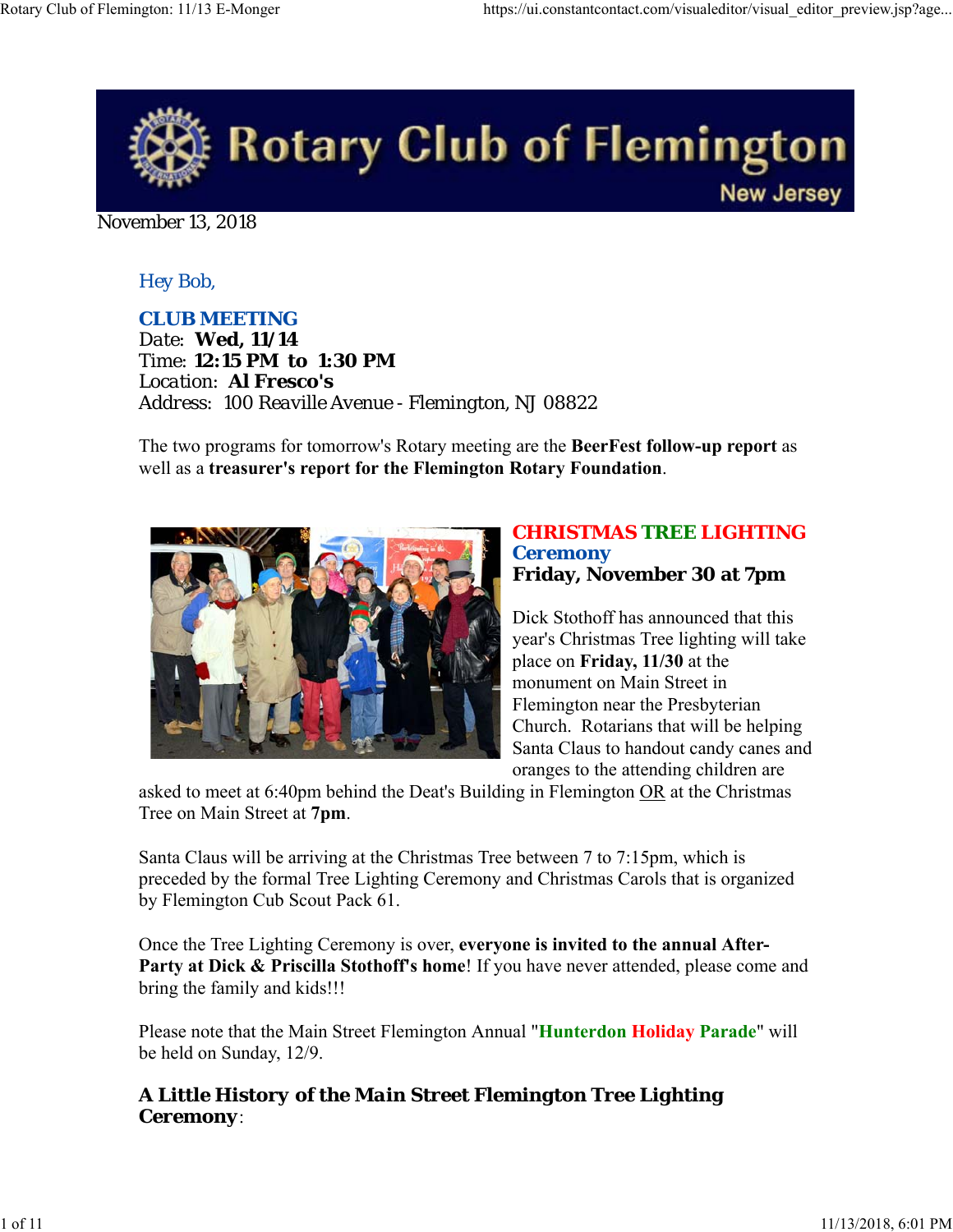The Christmas Tree Lighting ceremony is Flemington Rotary's oldest service project,



which began in **December 1923**. This was just after the club first formed on October 3, 1923.

The annual Christmas Tree Lighting event itself has been taking place **since 1922** in the heart of Flemington thanks to the hard work of many volunteers.

Originally done by a small group of volunteers, coordination efforts were taken over by the Flemington Children's Choir and the Flemington Rotary Club. When the Children's Choir ceased its operations, Cub Scout Pack 61 in Flemington took over the duty of coordinating the tree installation and lighting every year since 1965. The cub scout from Pack 61 that sells the most popcorn during their annual popcorn fundraiser gets the honor of lighting the Christmas Tree!

The Flemington Rotary Club has been **handing out candy canes and oranges ever since 1923**. The group's involvement has been the backbone for the event since that time. Cub Scout Pack 61 and its long time cub master Doug Niece, now deceased, took over the duties in 1965 as a way to ensure that the Christmas Tree tradition continues to this day in Flemington.

**Why candy canes and oranges you ask?** Back in the 1920's, it was very difficult for children to get some candy and fresh fruit to eat. These days, we can readily purchase these items at our local Supermarket, etc. So it was a VERY BIG deal for the children in attendance to get their huge Candy Cane and Fresh Orange.

**Thanks to the Volunteers!** A very special thanks to the volunteers that help to make the Tree Lighting a success! They include the Flemington Rotary Club, Cub Scout Pack 61, Samuel Stothoff Company, Tamke Tree Service, Rowe Electric, Dan Butt, Carpet One, Countryside Veterinary Hospital, Cornerstone Print & Imaging, the Flemington Borough Fire Department and the Flemington Borough Police Department.





## *Flemington Rotary's Annual HOLIDAY COCKTAIL PARTY*

**Wednesday, December 12** Location: **55 Main Restaurant** Address: 55 Main Street - Flemington, NJ 08822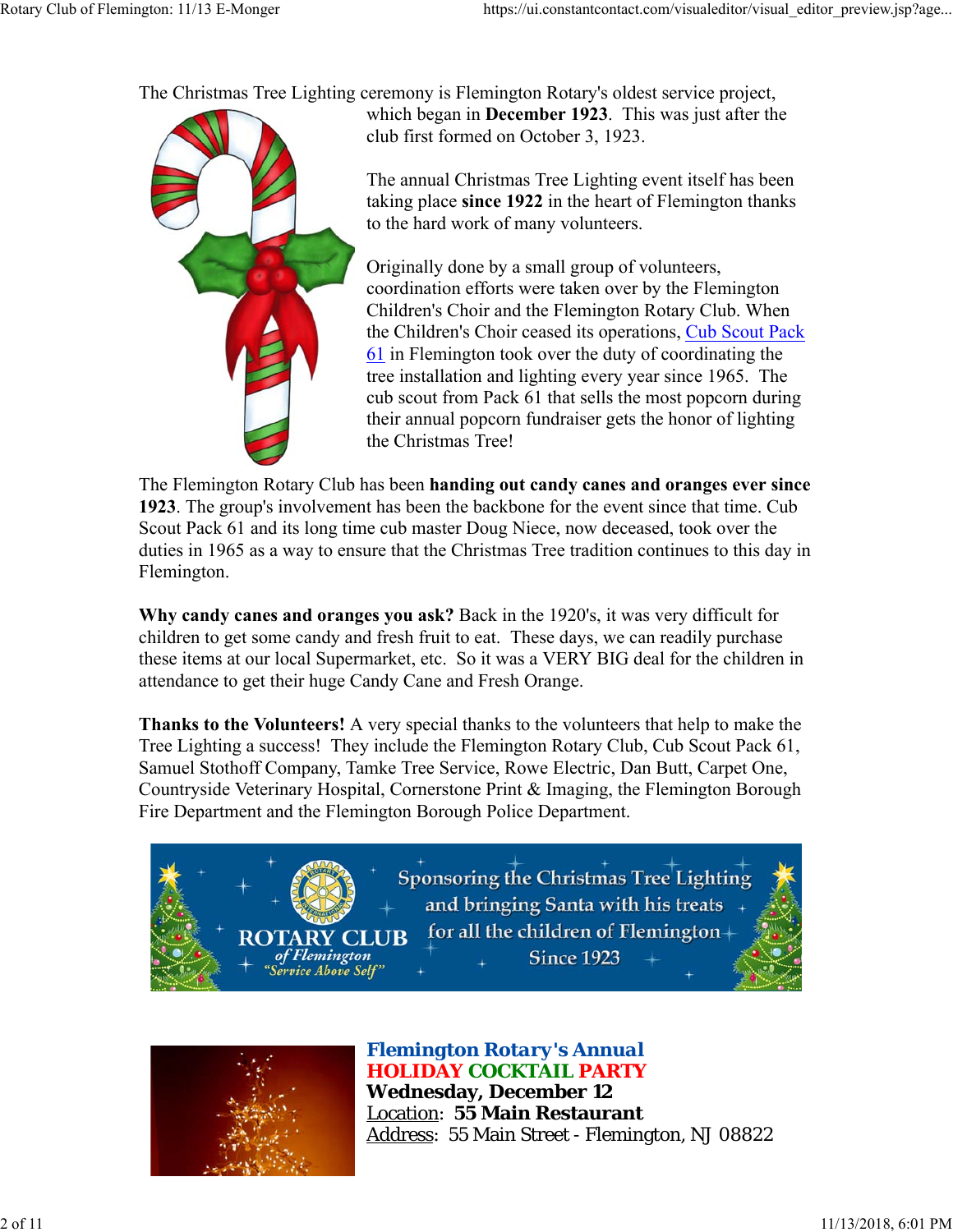## Time: 6:00 PM to 8:00 PM

The Rotary Club of Flemington would like to warmly invite you and your spouse / guest to our **Holiday Cocktail Party**! The party will be held at 55 Main located on Main Street in Flemington.

Dinner will be **buffet style** allowing everyone to walk around and mingle. The idea is not to stay seated in one spot all night. Food to include appetizers, mixed greens salad, grilled salmon/shrimp, braised beef short ribs, Chicken Saltimbocca, veggies and potatoes. Dessert to include Key Lime pie, cookies and a lemon tart.

The evening is **BYOB**. So please bring your own favorite **wine**, **beer** or **spirit** to enjoy with your spouse/significant other/guest.

There will be no regular lunch meeting on Wednesday, 12/12 this week in lieu of the evening dinner.

Rotarians attending are asked to bring a wrapped **Secret Santa gift** valued around \$12 for a member gift exchange.

Cost to Attend:

- Pay-as-you-go members will pay \$15 for their meal. No cost for their spouses.
- Semiannual and annual paying members and their spouses attend free of charge.
- No cost for spouses of deceased members.

Kindly **RSVP** no later than **Friday, 12/7**. Please indicate the total number of guests attending when you RSVP. An Evite invitation will be sent out shortly.

For additional information or questions, please contact Karen Widico at kwidico@njprevent.com (or) by phone at 908-782-3909.



## *Please Consider Donating an Unwrapped Gift for a Local Family in Need!* **Flemington Rotary's SAC Holiday Gifts**

At (or before) the Rotary Holiday Party on Wed, 12/12, Rotarians are asked to **voluntarily** bring an

unwrapped gift (but a gift bag is appreciated!) to **supplement the Service Action Committee's (SAC) Holiday shopping**. Rotarians have always provided great support for this.

The types of items typically requested are:

\*Infant / Toddler learning toys. \*Family Fun Games (Monopoly, Scrabble, Catch Phrase, etc.). \*Gloves, scarves, socks as stocking stuffers.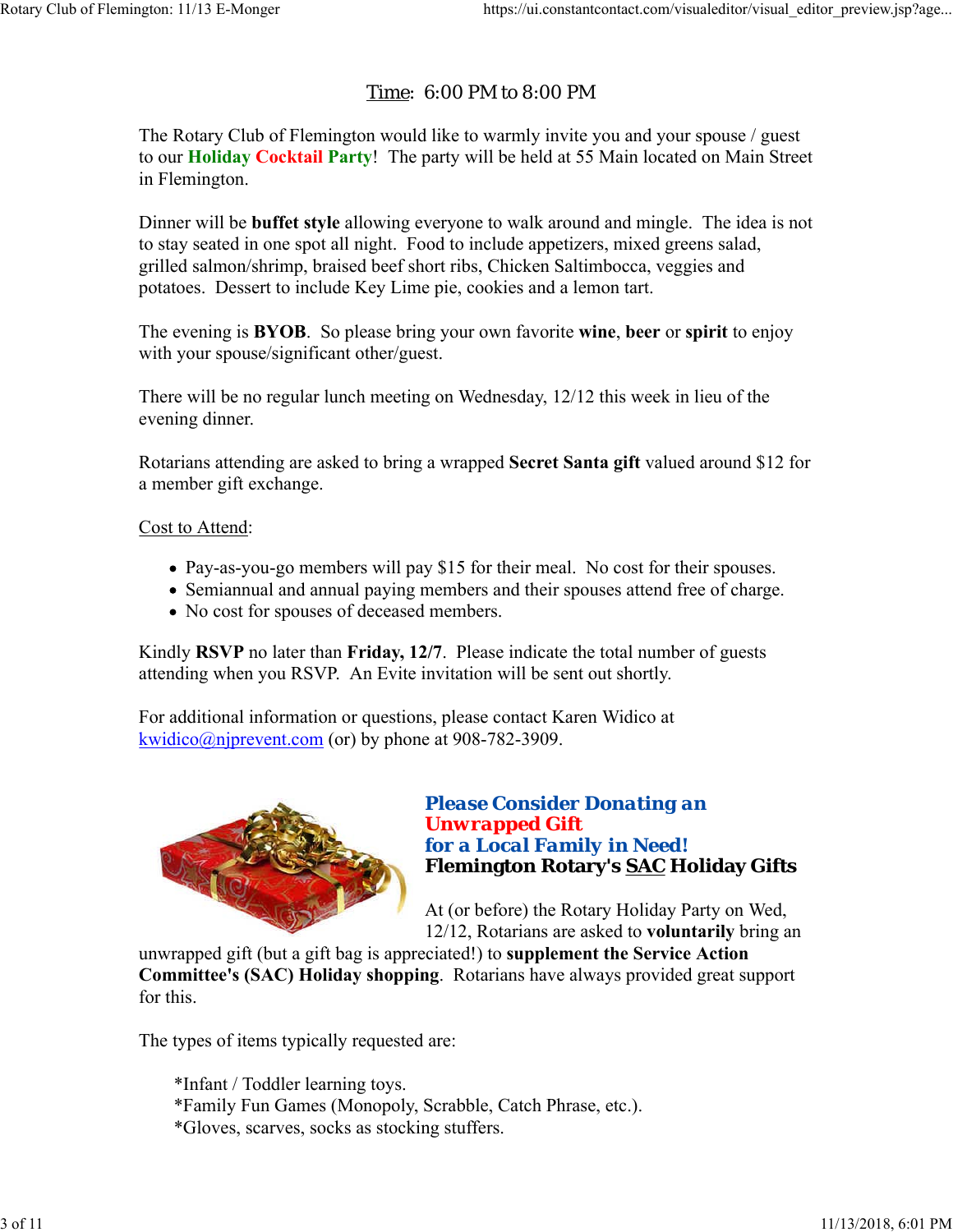\*Craft kits. \*Lego kits. \*Gift Cards: WalMart, i-Tunes, Kohl's, Burlington Coat Factory, Five Below.

### *PHOTO ALBUM from the SOCIAL at DOCKSIDE MARKET & GRILL* Held on **Wednesday, 10/24/2018**

**Click Here** to view the Photo Album from the recent Evening held at Dockside Market & Grill. A very special thanks to Karen Widico for planning the evening.

Also, a very special thanks to Herb Bohler for taking the photos and generating the album for everyone to enjoy.

## *RIDES for JOHN ZULLO*

### **From Sandy Clark Updated 11/13/2018**

The following is an updated schedule for driving John Zullo to Wednesday Rotary meetings during the next several weeks. This will be revised as necessary in each weekly E-Monger. Scheduled drivers should contact Sandy Clark at least 24 hours before the Wednesday meeting if they are unable to drive. At the same time, John will call the scheduled driver at least a day in advance if he does not plan to attend the meeting.

### **Schedule of Drivers for John Zullo**:

- Nov. 14 Terry Martin
- Nov. 21 Dick Stothoff
- Nov. 28 Harry Mazujian
- Dec. 5 Sandy Clark (**Off-Site** meeting at **Viva Mexico**)
- Dec. 12 Ken Skowronek (**Holiday Cocktail Party** at 55 Main Restaurant; **6pm**)
- Dec. 19 Terry Martin (**Off-Site** meeting at H.C. Polytech, Central Campus in the Careers Cafe)
- Dec. 26 -- No meeting this week --
- Jan. 2 Dick Stothoff
- Jan. 9 Harry Mazujian
- Jan. 16 Sandy Clark



## *PHOTO ALBUM from the 2nd Flemington Rotary BeerFest* **Held, Saturday, 9/29/2018**

Our 2nd BeerFest was an awesome event! The feedback from everyone that attended is that they loved the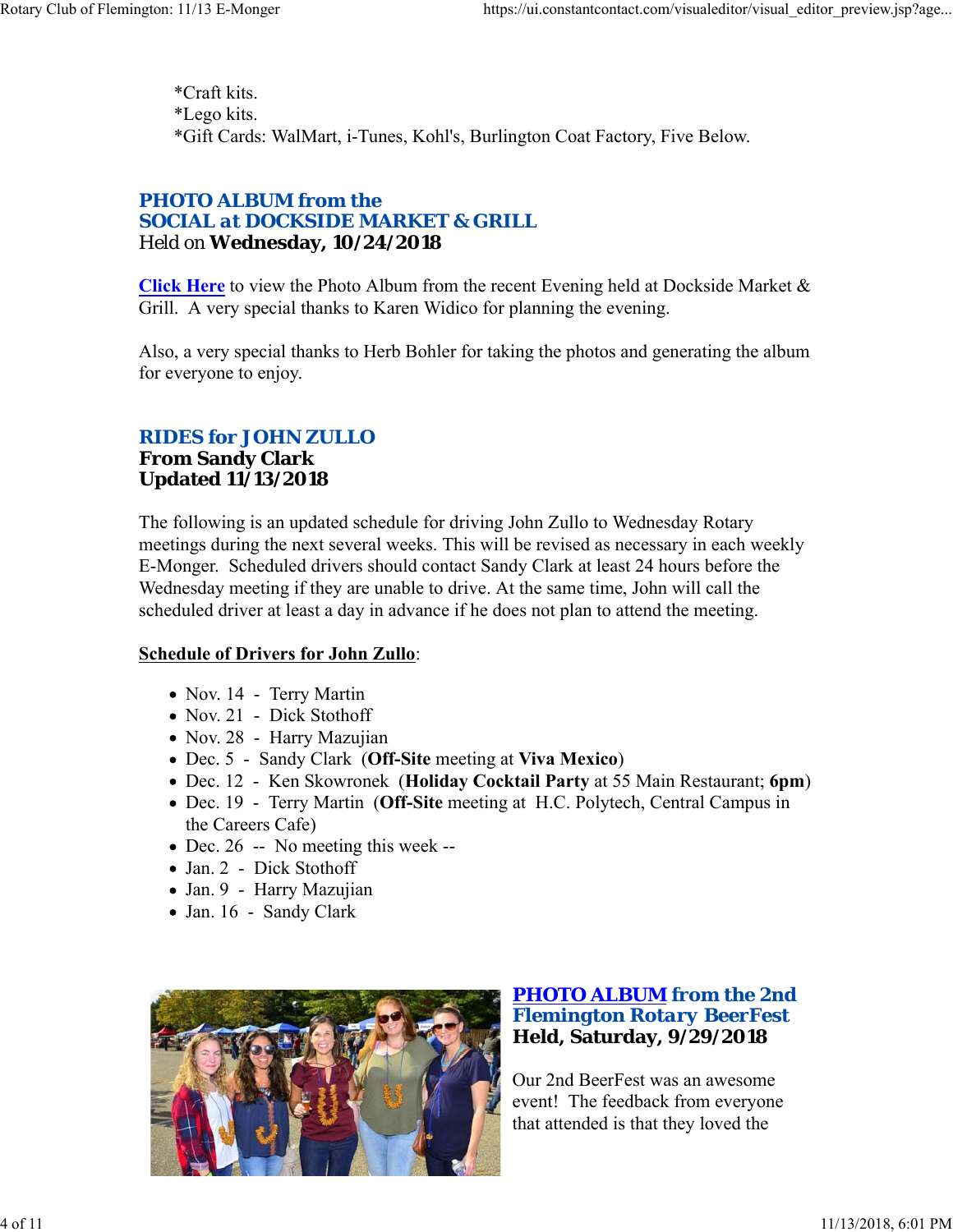event. There are still invoices that we are waiting to receive, but a summary of how we did will be provided ASAP in the near future.

In the meantime, **CLICK HERE** to view the **Photo Album** from the event!

A very special thanks to the Rev. Dr. Herb Bohler for taking the photos and generating the album for everyone to enjoy. Thanks also to Kim Metz for taking and sharing photos.



### *About Interact Club at H.C.R.H.S* From **Harry Mazujian** Update on 9/18/2018

Ann Del Campo and Harry Mazujian attended the first Interact meeting at the Hunterdon Central

Regional High School on Mon, September 17th. What an uplifting group to see! We observed strong student leadership with an enthusiastic faculty advisor, Evelyn Diaz. We gave a brief overview of Rotary International, and the main worldwide projects: Polio eradication and Safe Water. Ann also told them about the \$500 Rotary International grant to support service together.

The following are **Upcoming Interact Events** as of 9/18/2018:

Fri, 12/7 at TBD: Caroling & Baked goods at Rolling Hills Care Center Fri, 2/8 at TBD: Valentine's Bingo with residents at Rolling Hills Care Center Mon, 2/11 at TBD: Rotary Soup Cook Off at Hunterdon Central

### *REMEMBERING ALBERT SABIN & THE VACCINE THAT CHANGED THE WORLD* **By John Sever, March 1, 2018**

A very special thanks to Craig Proctor for sharing a recent article on the **history of the Polio Vaccine**. **Click Here** to download and read a PDF of the article that Craig scanned for everyone to see. Thanks, Craig!



## *Follow Us on Facebook*

The Rotary Club of Flemington is on Facebook with two (2) different Facebook pages! One page is for all information about the Rotary Club of Flemington. The second page is

dedicated to the BeerFest event. Click the links below to access our Facebook pages:

- Rotary Club of Flemington, NJ
- Flemington Rotary BeerFest

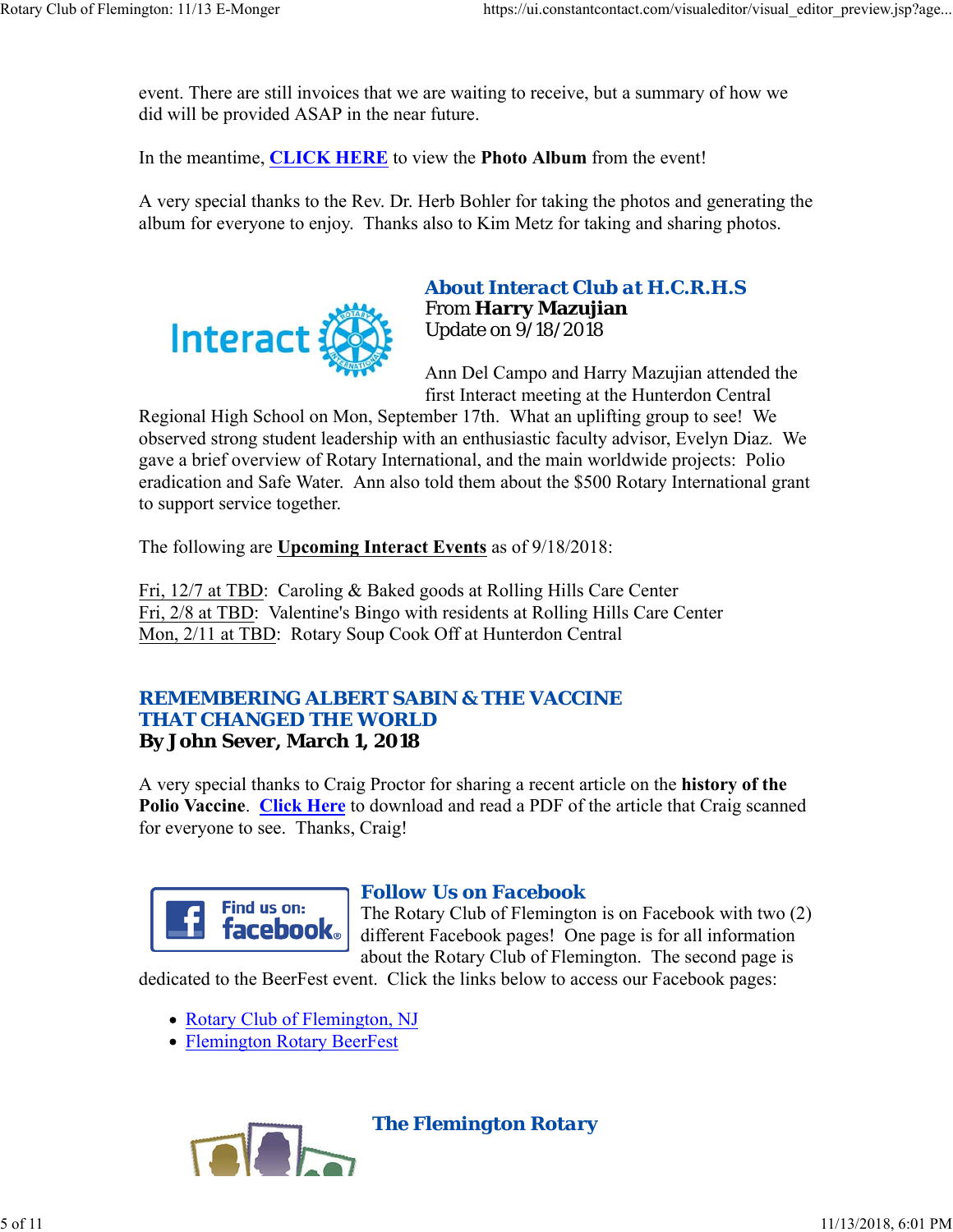## *MEMBER DIRECTORY Is Updated on the Website*

A PDF copy of the Club Directory kept on the club website, located on the password protected "**Members Only**" page. To access this, simply goto **www.FlemingtonRotaryNJ.org** and click on "Members Only" in the upper left. The page is password protected. If you do not have the password, simply email us and request it.

If you see any updates that need to be made (a change of address, email, phone number, something is not listed correctly, etc.), please email Sandy Clark and request any changes to be made. **Click Here** to generate an email to Sandy.



## *SPEAKERS & PROGRAMS BEING SOUGHT*

**Jeff Moore**, our Program Chair, is looking for speaker & program ideas for upcoming meetings. If you have any leads, please pass them onto Jeff, who will follow-up to schedule the speaker.

**Click here** to generate an email directly to Jeff.



## *HUNTERDON COUNTY CHAMBER OF COMMERCE*

As you know, the Rotary Club of Flemington is a member of the H.C. Chamber of Commerce. This enables all Rotarians the ability to attend a Chamber function as a "member". If someone asks you what your business is, you would explain that you are a member representing the Rotary Club of Flemington. **Click Here** to visit the Chamber website for a listing of upcoming events.

## *ROTARY DISTRICT 7475 NEWS*

**Click Here** to read the current news from our Rotary District 7475.

## *UPCOMING DATES TO NOTE:*

Wed, 11/14: BeerFest follow-up report + Flemington Rotary Foundation treasurer's report.

Wed, 11/21: TBA.

Wed, 11/28: Beth Schwartz, Coordinator of the county's Medical Reserve Corps, will discuss Personal/Family Emergency Preparedness as we head into winter storm season. She will also provide information about volunteering with the Hunterdon County Medical Reserve Corps.

Wed, 12/05: **Off-Site** meeting at **Viva Mexico.** Wed, 12/12: **Flemington Rotary Holiday Cocktail Party** at **55 Main Restaurant**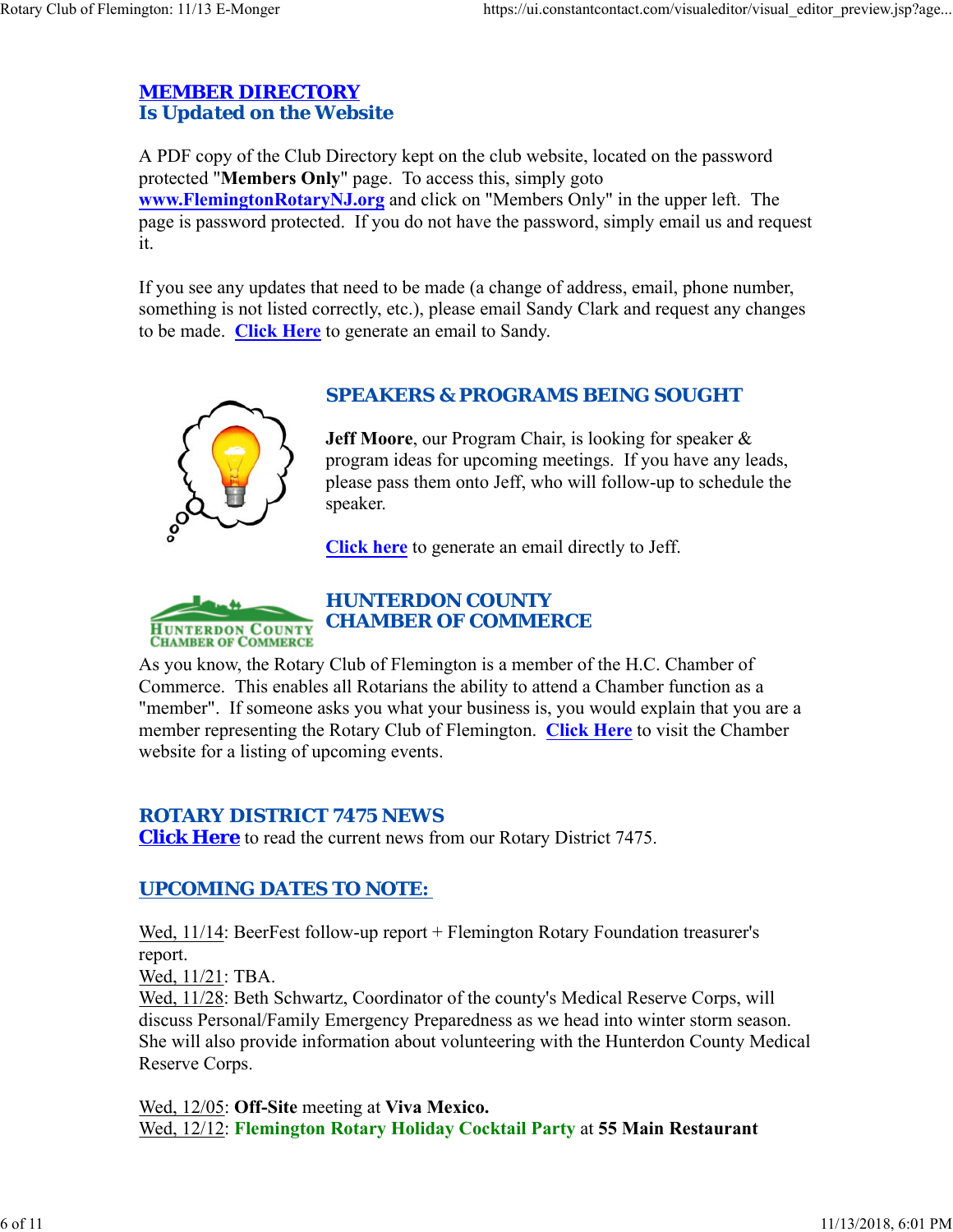(6pm). (*Note there is NO regular noon meeting on this day*). Wed, 12/19: **Madrigal Girls Chorus** from H.C.R.H.S. for some festive singing. (*This is an off-site meeting at the H.C. Polytech, Central Campus in the Careers Cafe*.) Wed, 12/26: **NO Meeting**. (*This meeting between the Holidays is canceled*)

**Next RCOF Board Meeting:** Wed, TBA at 5:30 PM (Usually the 3<sup>rd</sup> Wed). Next BeerFest Meeting: Wed, 11/28 at 6:30 PM (Usually the 3<sup>rd</sup> Wed). Next Membership Meeting: Wed, TBA at 1:30 PM (Usually the 2<sup>nd</sup> Wed).

#### **Upcoming RCOF Club Events, Fundraisers, Fellowship Events, Etc**.:

11/30 (Fri): **Christmas Tree Lighting** (Main Street, Flemington) 12/9 (Sun): Flemington Holiday Parade at 5pm 2/11 (Mon): Hunterdon County Rotary Soup Cook-Off

#### **Rotary District 7475 Events & Functions:**

11/12 (Mon): Eat, Drink & Share at the Pines Manor - Edison, NJ.

### *COMMITTEE LIST:*

**Click Here** to download the listing of all current Club Committee's and its members.

### *"MEMBERS ONLY" WEBSITE:*

### **Click Here for the Members Only section of the website to find:**

- 1) The "Membership Proposal Form" to propose a new member.
- 2) New Member Information.
- 3) An Online Copy of the Club Membership Directory.
- 4) A Link to All Photos Albums of the Club.

### *ROTARY WEBSITE LINKS:*

Rotary International: **www.Rotary.org** Rotary District 7510: **www.RotaryNJ.org**

### *NEARBY ROTARY CLUB MEETINGS:*

As A Rotarian, you are Welcome to attend a Rotary Club meeting anywhere in the world. Click here for the Rotary Club Locator App. Or see below for some local meetings:

#### Mondays

**Lambertville/New Hope** (6:30 pm) - Lambertville Station Restaurant; 11 Bridge Street, Lambertville NJ 08530

### Tuesdays

**Whitehouse** (12:15 pm) - The Rail; 157 Main Street, Whitehouse Station, NJ 08889 **Princeton** (12:15 pm) - The Nassau Club; 6 Mercer Street, Princeton, NJ 08540

#### Wednesdays

**Branchburg Township** (7:30 am): Stoney Brook Grille; 1285 Route 28, North Branch, NJ 08876

**Flemington** (12:15pm): Al Fresco's Restaurant; 100 Reaville Ave, Flemington, NJ 08822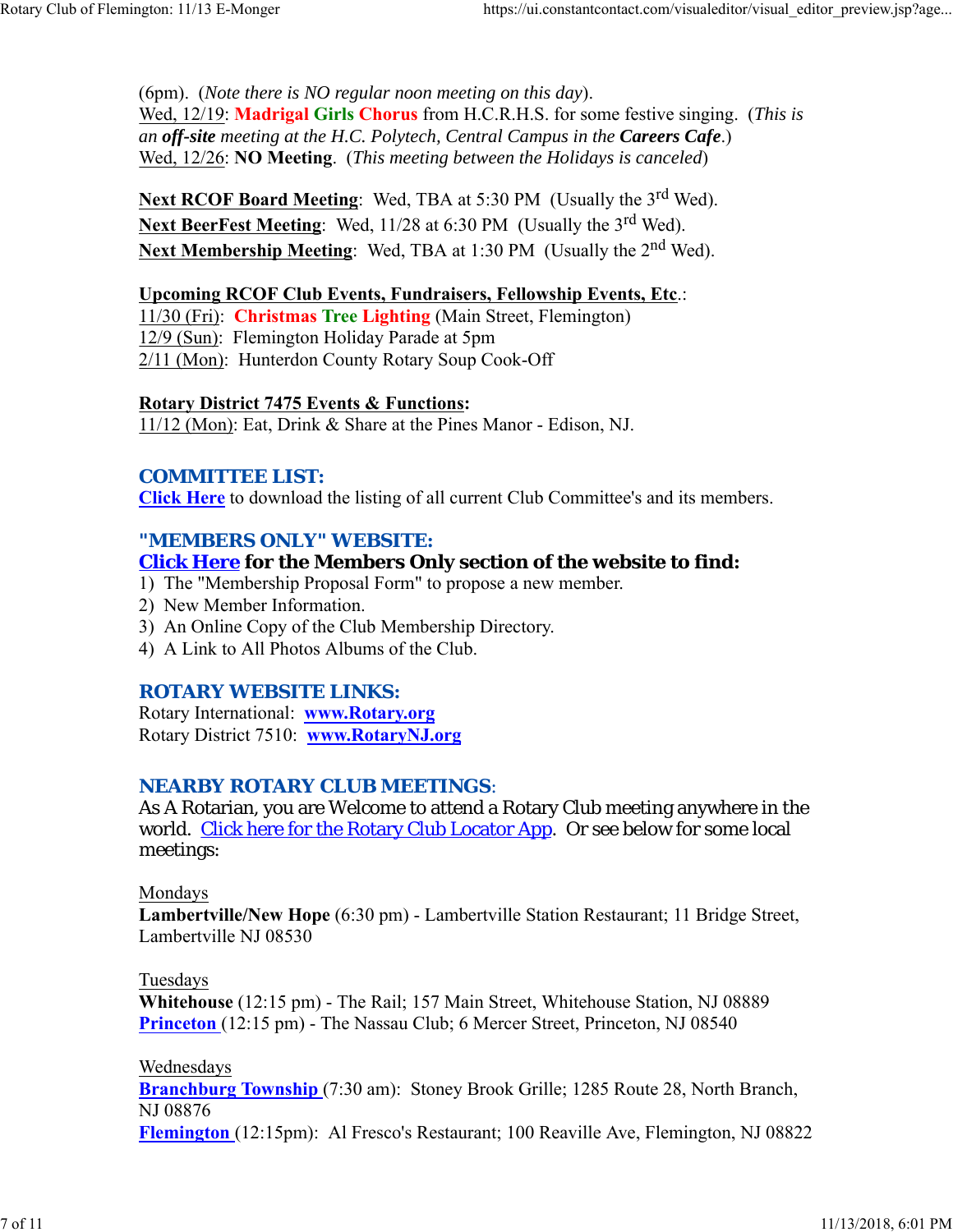**Hillsborough Township** (6:15 pm): The Landing Restaurant; 311 Amwell Road, Hillsborough, NJ 08844

#### Thursdays

**Clinton Sunrise** (7:30 am): Clinton Fire House; Old Hwy. 22 & New Street, Clinton, NJ 08809

**Montgomery/Rocky Hill** (7:30am): Cherry Valley Country Club; 125 Country Club Drive, Skillman, NJ 08558

**Somerville/Bridgewater** (12:15 pm): Raritan Valley Country Club; 747 State Route 28, Bridgewater, NJ 08807

**Trenton** (12:15 pm): Trenton Country Club; 201 Sullivan Way, West Trenton, NJ 08628

### Fridays

**North Hunterdon** (12:15 pm): Mountain View Chalet; 154 Route 173, Asbury, NJ 08802

**Princeton Corridor** (12:15pm): Hyatt Regency; 102 Carnegie Center, Rt. 1 North, Princeton, NJ 08540

eClub **Rotary eClub of Hunterdon Horizon**: View website for meetings or online makeups.

## RI President's Call for Action in **2018-2019**: **"Be the Inspiration" Rotary Club of Flemington - Our 95th Year** Founded October 3, 1923 \* Charter #1529 \* District 7475

| Club President                                  | <b>Nik Kritharis</b>                       |  |  |  |
|-------------------------------------------------|--------------------------------------------|--|--|--|
| President-Elect                                 | Ann del Campo                              |  |  |  |
| Secretary                                       | <b>Kyle Fogarty</b>                        |  |  |  |
| Treasurer, General                              | <b>Terry Ownes</b>                         |  |  |  |
| Treasurer, Lunch                                | <b>Ken Skowronek</b>                       |  |  |  |
| <b>Board Member</b>                             | <b>Kim Metz</b> (immediate Past-President) |  |  |  |
| <b>Board Member</b>                             | <b>Sandy Clark</b>                         |  |  |  |
| <b>Board Member</b>                             | D.J. Wright                                |  |  |  |
| Sergeant-at-Arms                                | <b>Tom Fisher</b>                          |  |  |  |
| R.I. President                                  | Barry Rassin (New Providence, Bahamas)     |  |  |  |
| District Governor (DG)                          | <b>John Wilson (Newark)</b>                |  |  |  |
| District Governor Elect (DGE)                   | <b>Ray Freaney (Madison)</b>               |  |  |  |
| District Governor Designee (DGD)                | M. Ann Walko (Watchung-Warren)             |  |  |  |
| <b>Assistant District Governor (ADG)</b>        | ***** $(***)$                              |  |  |  |
| Club Meetings: Wednesday, 12:15 pm, Al Fresco's |                                            |  |  |  |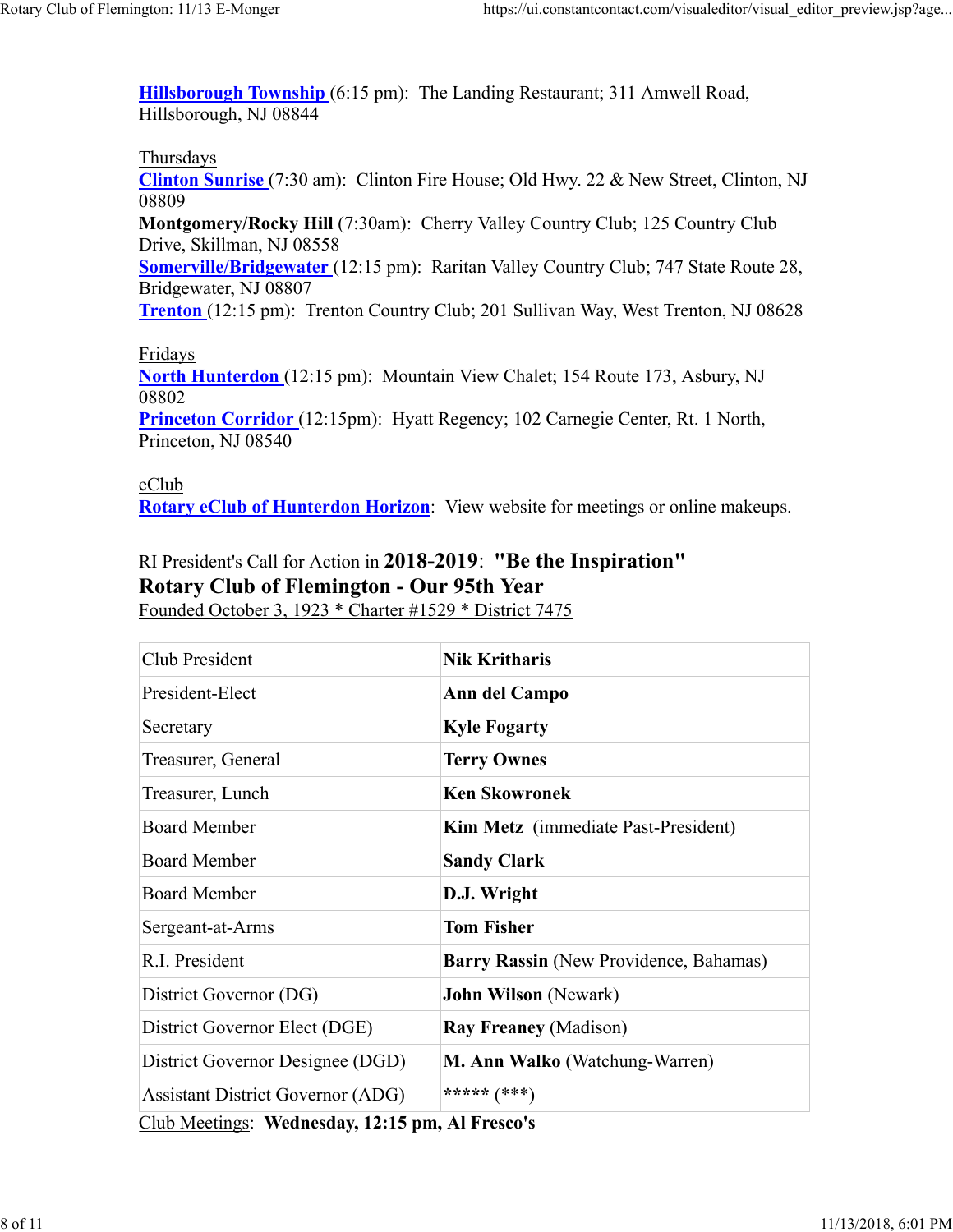100 Reaville Avenue - Flemington, NJ 08822



**MISSION STATEMENT:** The mission of Rotary International is to assist and guide Rotarians and Rotary clubs to accomplish the Object of Rotary to ensure Rotary's continuing relevance and to help build a better world, emphasizing service activities by individuals and groups that enhance the quality of life and human dignity, encouraging high ethical standards, and creating greater understanding among all people to advance the search for peace in the world.

**THE OBJECT OF ROTARY:** The object of Rotary is to encourage and foster the ideal of service as a basis of worthy enterprise and, in particular, to encourage and foster:

**1st**: The development of acquaintance as an opportunity for service;

**2nd**: High ethical standards in business and professions, the recognition of the worthiness of all useful occupations, and the dignifying of each Rotarian's occupation as an opportunity to serve society;

**3rd**: The application of the ideal of service in each Rotarian's personal, business and community life;

**4th**: The advancement of international understanding, goodwill, and peace through a world fellowship of business and professional persons united in the ideal of service.

**THE 4-WAY TEST:** "Of the things we think, say or do:

- **1st**: Is it the Truth?
- 2<sup>nd</sup>: Is it Fair to all concerned?
- **3rd**: Will it build goodwill and better friendships?
- **4th**: Will it be beneficial to all concerned?"

## *ROTARY's AVENUE'S OF SERVICE*:

**1)** Through **Club Service**, we have fun, build lasting friendships, and make sure that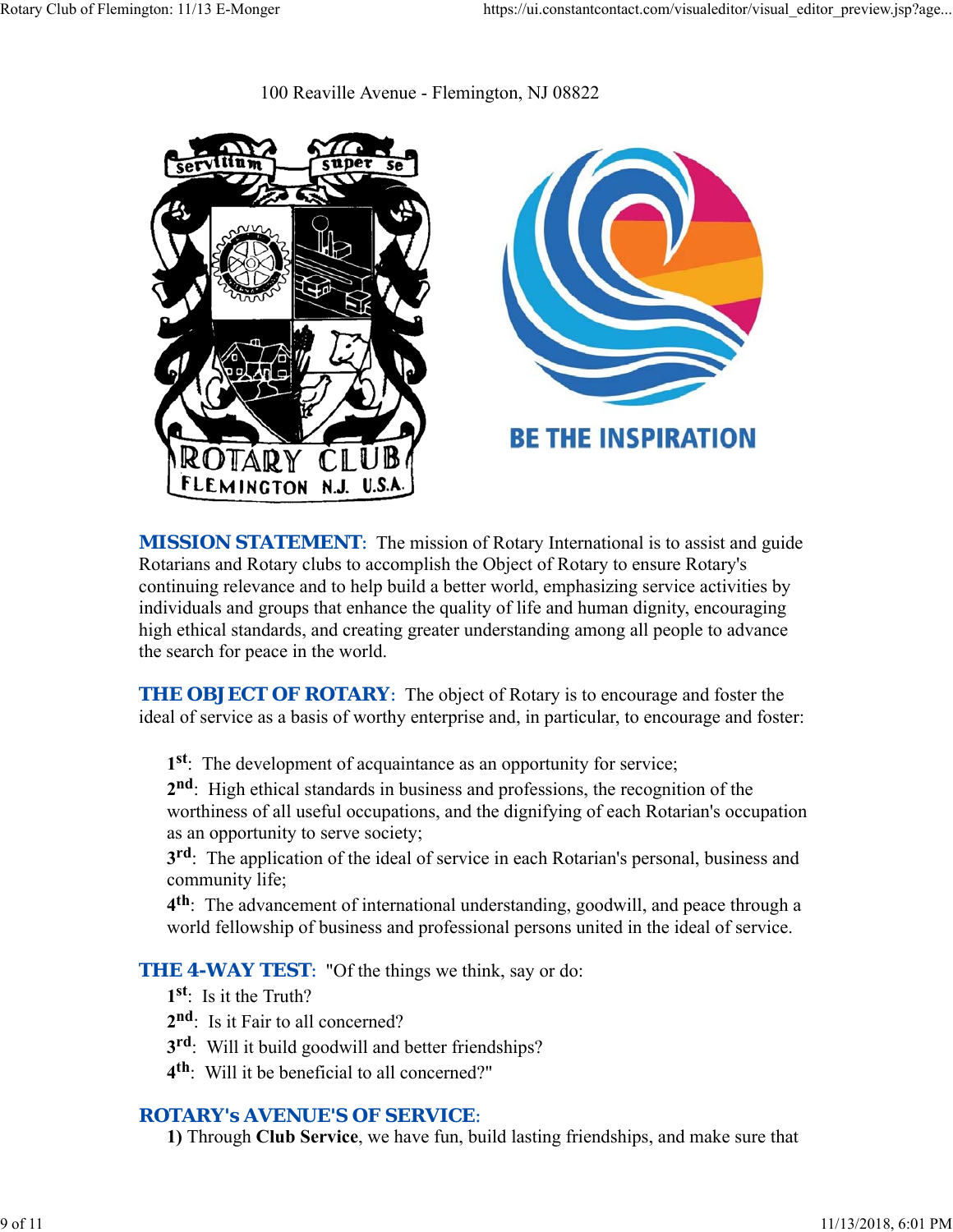our club runs well.

**2)** Through **Vocational Service**, we volunteer our professional skills to serve others and promote integrity in everything we do.

**3)** Through **Community Service**, we address local needs and work with our community to bring lasting improvements.

**4)** Through **International Service**, we meet humanitarian needs around the globe and promote world understanding and peace.

**5)** Through **Youth Service**, we work with young people to help them become the next generation of leaders, visionaries, and peacemakers.

# **2018-2019 CLUB MEMBER ROSTER Rotary Club of Flemington, NJ**

| <b>Rotarian</b>                   | <b>Member Since</b> | <b>Classification</b>                    |
|-----------------------------------|---------------------|------------------------------------------|
| Bohler, Herbert C. (Herb)         | 1977                | <b>Specialty Advertising</b>             |
| Chittenden, Robert L. (Bob)       | 2003                | M.E.F.P. Consulting Engineering          |
| Clark, Arthur L. (Sandy)          | 1987                | Printing                                 |
| Davidson, James G. (Jim)          | 2002                | <b>Rubber Products</b>                   |
| del Campo, Ann                    | 2016                | <b>Scientist &amp; Farmer</b>            |
| Ferrari, Frederick J. (Fred)      | 1964                | Orthodontia                              |
| Fisher, Charles H. (Charlie)      | 1961                | <b>Funeral Services</b>                  |
| Fisher, Thomas H. (Tom)           | 2012                | <b>Property &amp; Casualty Insurance</b> |
| Fogarty, Kyle M.                  | 2017                | <b>Financial Advisor</b>                 |
| Harrison, Jeffrey (Jeff)          | 1996                | Psychotherapy                            |
| Hyatt, Frederic D. (Fred)         | 2017                | Retired - Aerospace                      |
| Kamnitsis, Christopher P. (Chris) | 2001                | <b>Financial Planning</b>                |
| Kritharis, Nikolaos (Nik)         | 2016                | Dentistry                                |
| Liebross, Ira                     | 1997                | <b>Family Medicine</b>                   |
| Loew, Darren                      | 2002                | Orthodontics                             |
| Martin, Teresa (Terry)            | 1993                | Solid Waste/Recycling                    |
| Mazujian, Harry                   | 2004                | Clergy                                   |
| McWilliams, Nancy                 | 1992                | Psychotherapy                            |
| Metz, Kim                         | 2007                | <b>Technical Education</b>               |
| <b>Moore, Jeffrey (Jeff)</b>      | 2018                | <b>Education - Secondary</b>             |
| Muller, George D.                 | 1964                | <b>Cut Glass Manufacturing</b>           |
| Newland, Robert D. (Bob)          | 1998                | Insurance                                |
| Ownes, Terry M.                   | 1987                | <b>Floor Covering</b>                    |
| Phelan, Christopher J. (Chris)    | 2009                | <b>Chamber Of Commerce</b>               |
| Randolph, R. Wayne                | 1982                | <b>Veterinary Medicine</b>               |
| Ruberto, Johanna S.               | 2016                | <b>High School Administration</b>        |
| Schaible, R. Michael (Mick)       | 1998                | <b>Appraisal Services</b>                |
| Skowronek, Kenneth J. (Ken)       | 1994                | <b>Family Law</b>                        |

Current Number of Members: 37